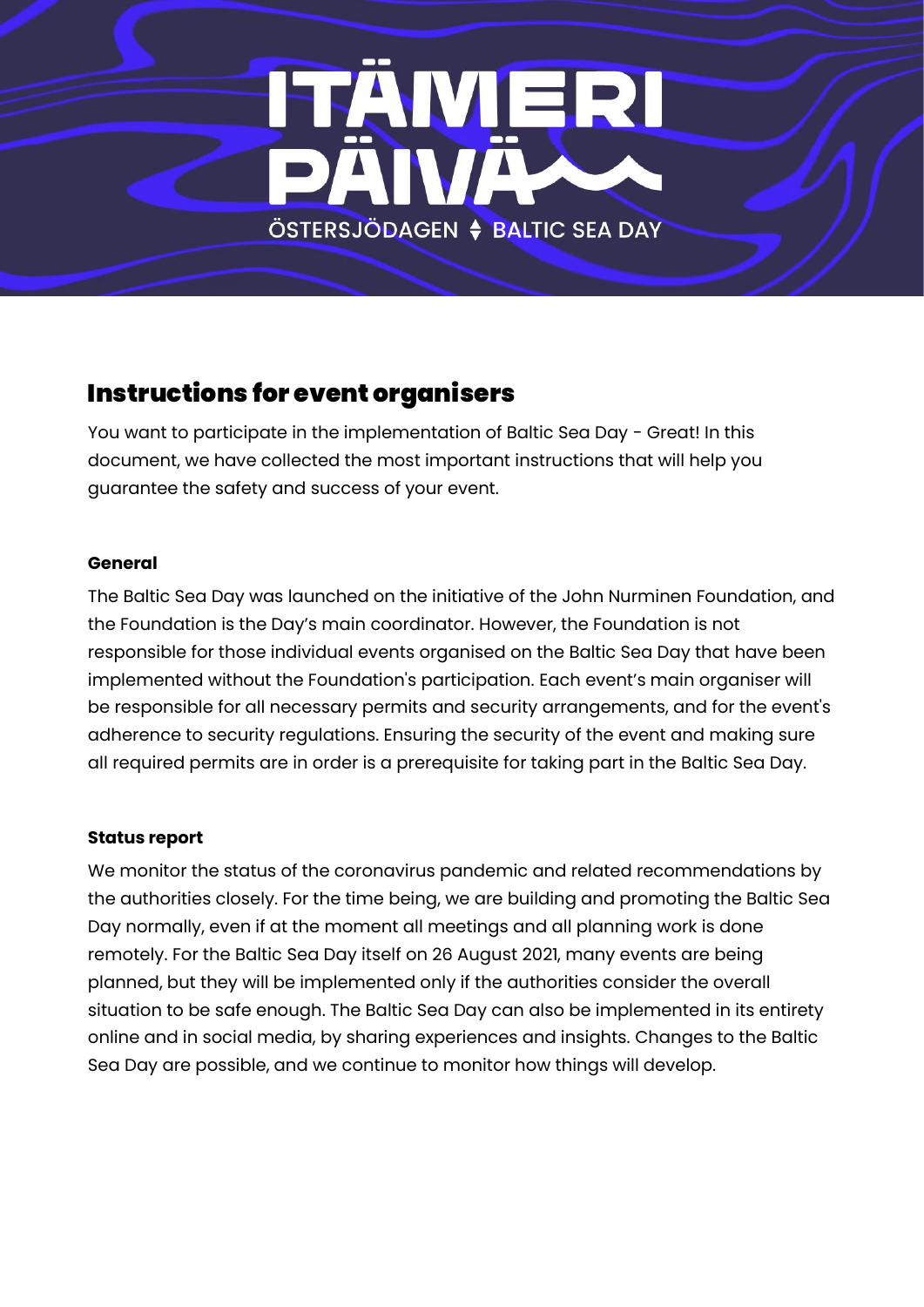# **Planning**

Involve a suitably sized group in the planning phase, as best ideas are born together. Consider who is the target audience of your event? How is the event linked to the Baltic Sea Day? Does it comply with [the values of the theme day?](https://itameripaiva.fi/en/for-partners/) Is the event organised indoors or out? Is the event accessible, and can it be reached easily? How large an event do you wish to organise? Can the event be copied to other locations, and do you want to challenge others to join in? What is the size of the budget that is required for the event to be successful? Please, take environmental issues into consideration already in the planning phase: do not use flyers, disposable utensils, or wrapping papers. Does someone need to clean up after the event, and who will be responsible for this task?

## **Security**

Well planned is half done. Event organisers also need to consider security, and being prepared for various kinds of situations is important. Identify any possible dangerous situations beforehand and think how the event will take different kinds of weather and other special circumstances into account. In larger public events (more than 200 participants), the organiser needs to arrange first aid and security guard services. Agree who is responsible for what in the organising team. When you are by the water, do not go swimming alone, and take particular care to ensure the safety of children.

#### **Permits and municipality-specific instructions**

Find out what you need to know about event permits well in advance, and be prepared to comply with municipality-specific requirements for the event.

In larger public events, you need to see to e.g. the following:

- land owner's permission
- security and first aid
- foodstuffs, hygiene, and water supply
- waste management and toilets
- electricity supply
- any impact on traffic
- noise
- copyright for music performed
- event insurance